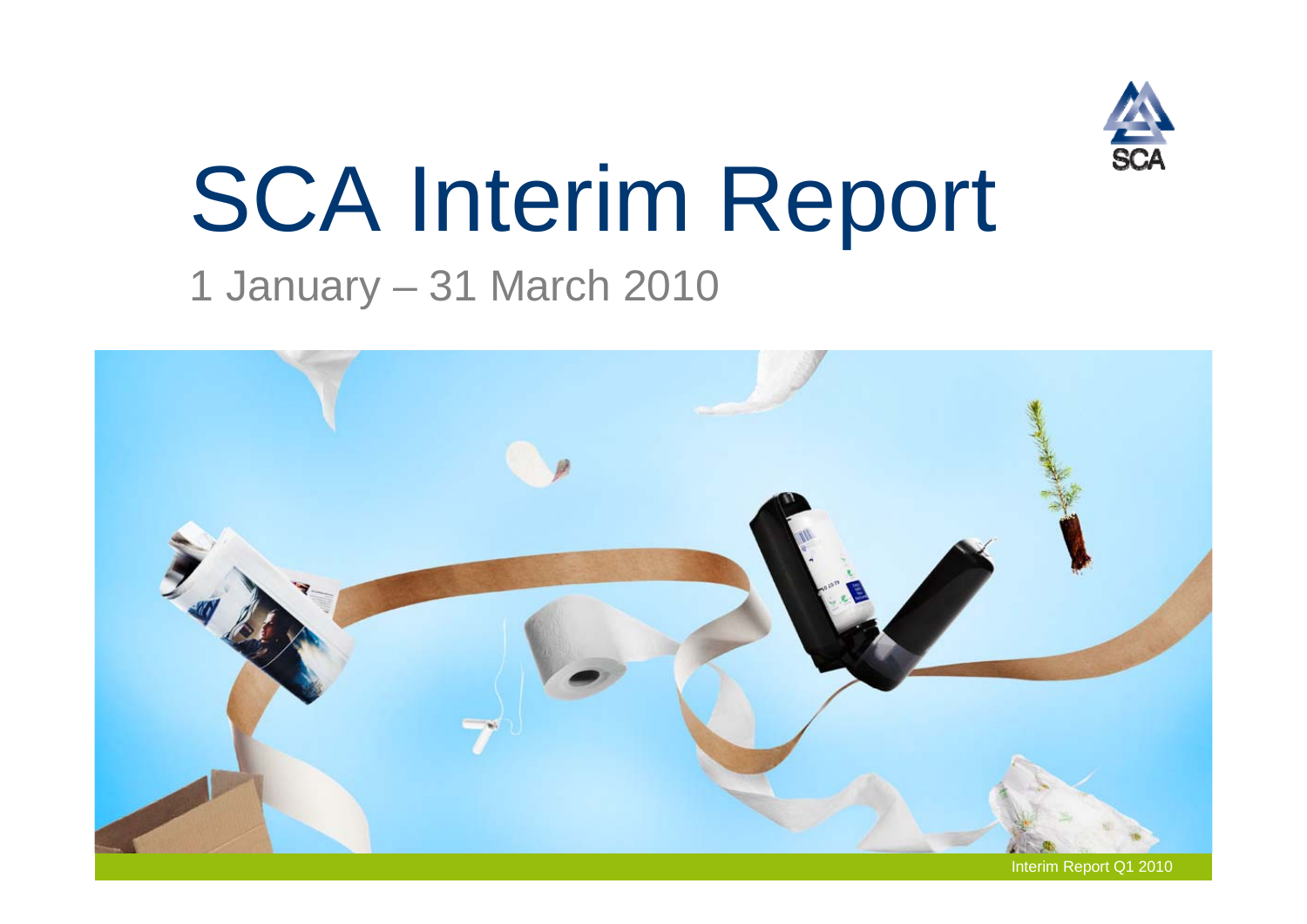\* Year to date February 2010 vs 2009



#### **Significantly increased raw material prices**

- $\begin{matrix} \bullet \\ \bullet \end{matrix}$ OCC +140%
- ٠ Recovered paper US +80%
- ٠ Recovered paper Europe +30%
- ٠ Pulp +40%

#### **Hygiene businesses**

 $\blacklozenge$ Stable demand

#### **Packaging and Forest Products**

- $\blacklozenge$  Increased demand from low levels for packaging
	- $\bullet$ Western European demand +3%\*
- ٠ Good market balance for solid-wood products
- ٠ European demand for publication papers:
	- •Magazine paper (SC and LWC) +4%
	- •Newsprint +2%



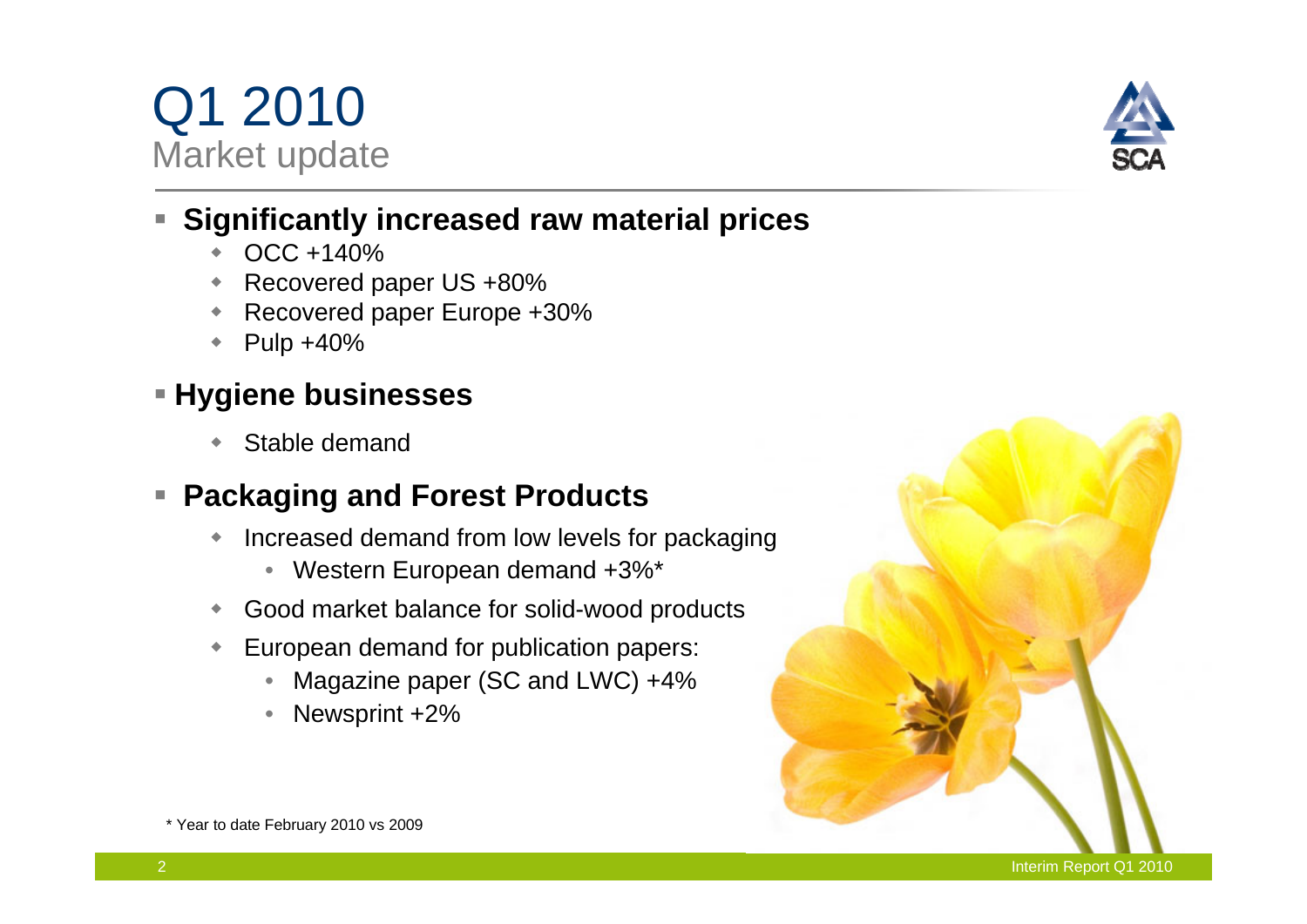

## Significantly increased raw material prices

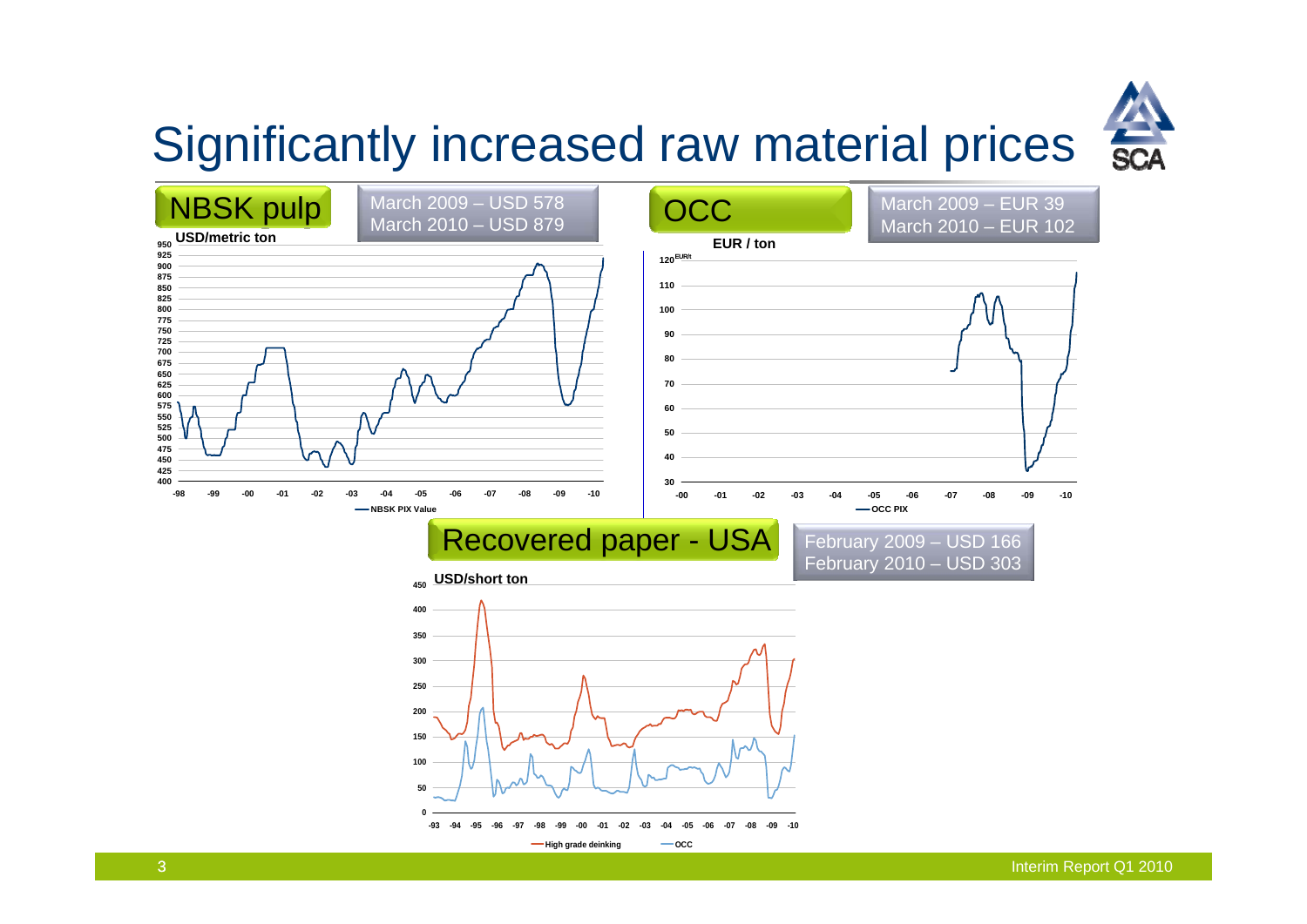# Q1 2010 results



| <b>SEK millions</b>               | Q1     | Change,<br>Q1 |               | Change,<br>Q4 |        |
|-----------------------------------|--------|---------------|---------------|---------------|--------|
| unless otherwise stated           | 2010   | 2009          | $\frac{0}{0}$ | $%$ **        | 2009   |
| Net sales                         | 26,722 | 28,327        | -6            | 1             | 27,507 |
| EBIT*                             | 2,027  | 2,136         | -5            | $-1$          | 2,568  |
| EBIT margin <sup>*</sup> $(\%)$   | 7.6    | 7.5           |               |               | 9.3    |
| Profit before tax*                | 1,748  | 1,511         | 16            | 20            | 2,280  |
| Earnings per share (SEK)          | 1.53   | 1.58          | $-3$          |               | 1.72   |
| Cash flow from current operations | 1,148  | 1,640         | $-30$         |               | 2,544  |
| Debt/Equity ratio                 | 0.57   | 0.70          |               |               | 0.60   |

- EBIT decreased 1%\*\*
	- $\overline{\phantom{a}}$ Higher volumes
	- $\overline{\phantom{a}}$ Synergies and cost savings
	- $\mathcal{L}_{\mathcal{A}}$ Higher raw material costs
	- $\Box$ Lower prices
- Profit before tax increased 16%\*
	- **Lower finance net**

\* Adjusted for Packaging restructuring costs

\*\* Adjusted for Packaging restructuring costs and exchange rate movements

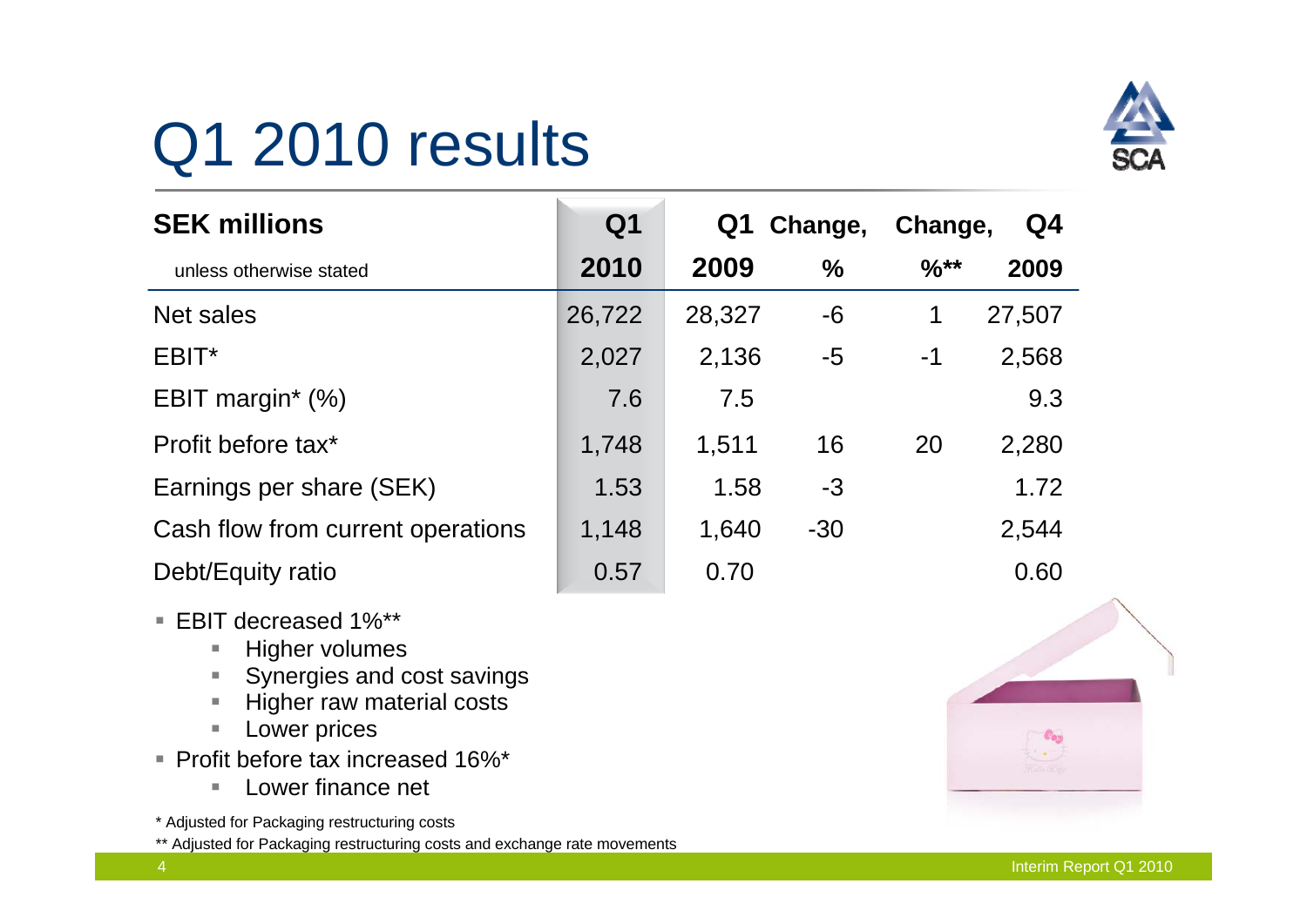# Reduced net debt

And improved debt payment capacity



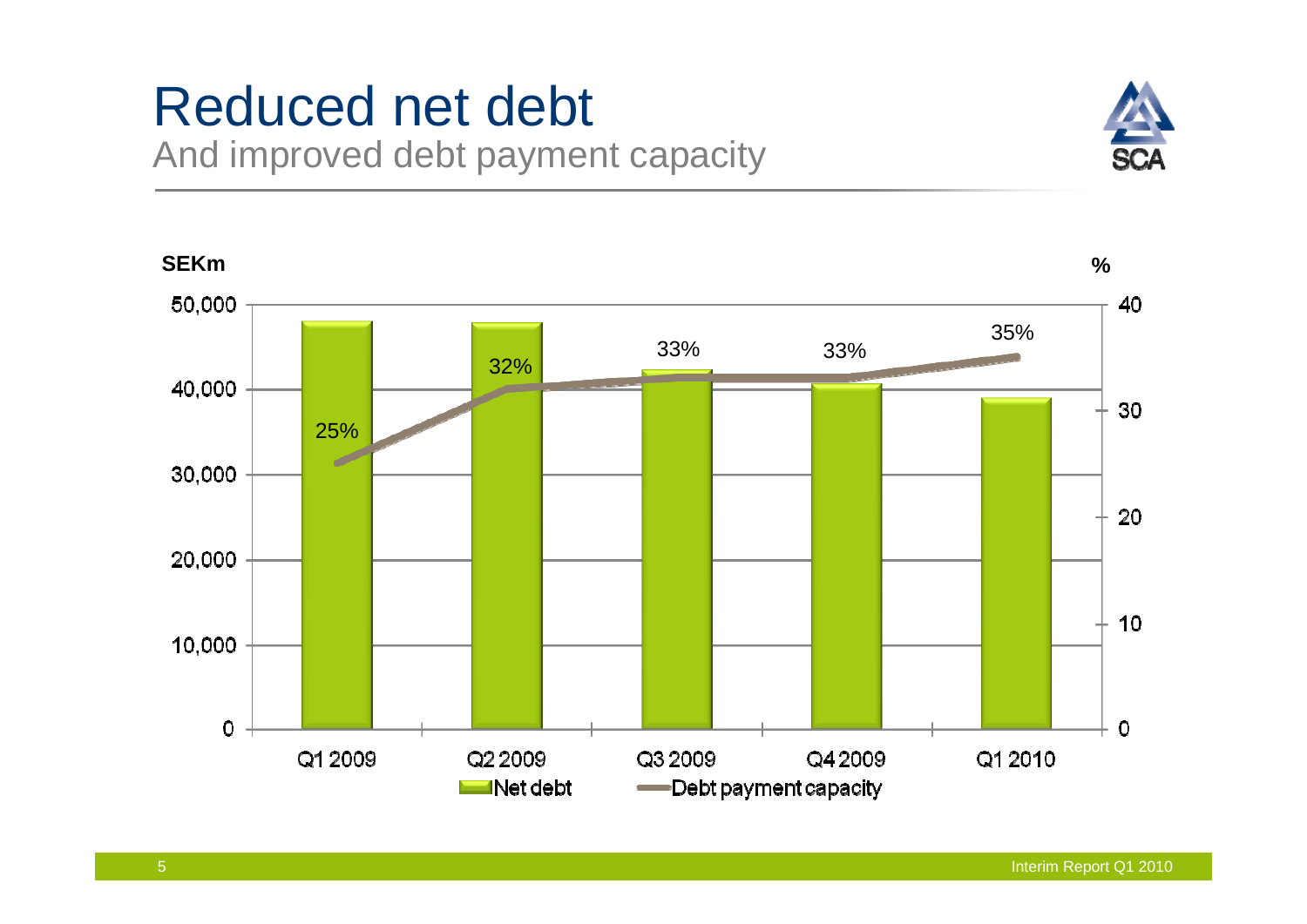#### Interim Report Q1 2010





#### **Sales decreased 6% (0%\*)**

- Incontinence care up 3%\*
- $\blacklozenge$ Feminine care up 9%\*
- $\blacklozenge$ Baby diapers -9%\*

#### **EBIT increased by 5% (9%\*)**

- $\blacklozenge$ Higher volumes
- $\bullet$ Lower prices
- $\blacklozenge$ Lower raw material cost
- $\blacklozenge$ Higher marketing costs

12.1% 10.9% **5%**EBIT SEKm**704 <sup>737</sup>** EBIT margin **Q1 2010 Q1 2009**

\* Adjusted for exchange rate movements

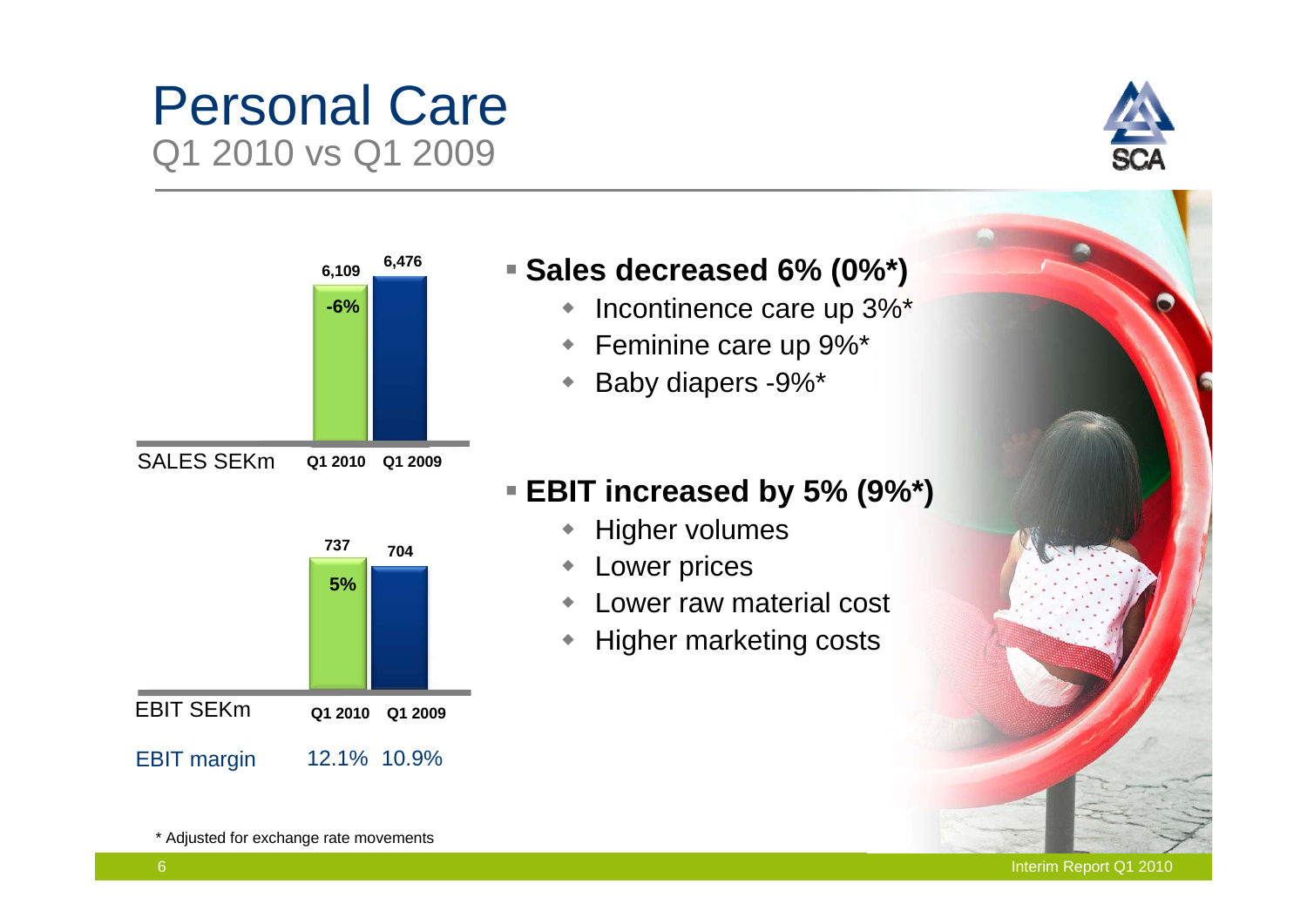#### Interim Report Q1 2010

## **Tissue** Q1 2010 vs Q1 2009

**-7%**

**9,728**

**10,466**

**Q1 2010 Q1 2009**



#### EBIT margin 7.3% 8.3% **-18%864 710**EBIT SEKm**Q1 2010 Q1 2009**

\* Adjusted for exchange rate movements

SALES SEKm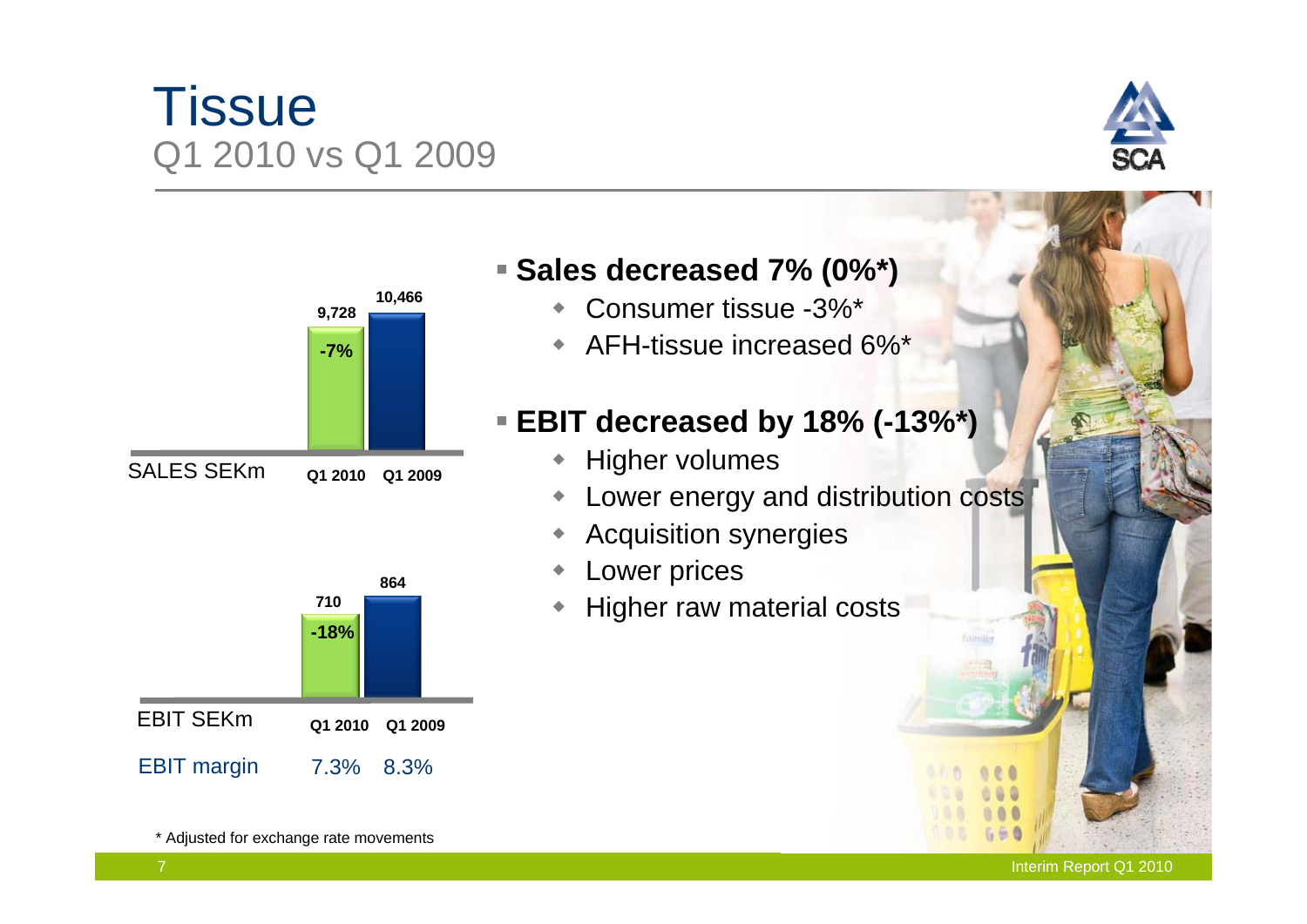#### \* Adjusted for exchange rate movements and the closure of the New Hythe testliner mill in the UK

EBIT SEKm

EBIT margin

- \*\* Adjusted for restructuring costs
- \*\*\* Adjusted for restructuring costs and exchange rate movements

2.6%\*\* 1.1%

**Q1 2010 Q1 2009**

**81**

**137%\*\***

**192\*\***

#### **Sales decreased by 3% (7%\*)**

• Higher prices and volumes

#### **EBIT increased by 137%\*\* (152%\*\*\*)**

- Higher prices and volumes
- ٠ Savings from restructuring program
- ٠ Increased raw material costs







Packaging

Q1 2010 vs Q1 2009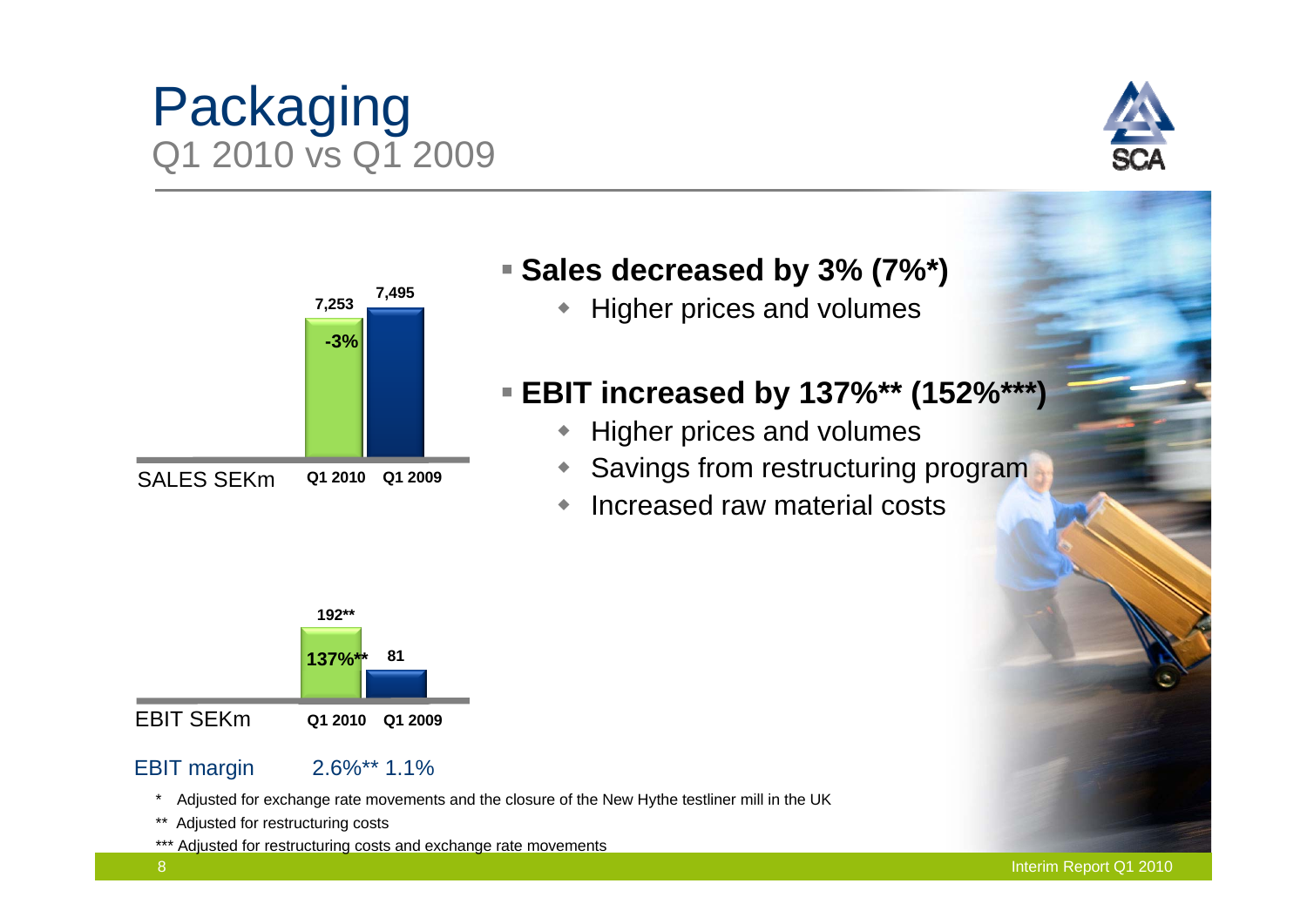### Forest Products Q1 2010 vs Q1 2009





#### **Sales decreased by 5% (-3%\*)**

- $\blacklozenge$  Publication papers
	- Higher volumes
	- Lower prices
- $\blacklozenge$  Solid-wood products
	- Higher volumes
	- Higher prices

#### **EBIT decreased by 16% (-16%\*)**

- ◆ Publication papers, decreased EBIT
	- Lower prices
- $\ddot{\bullet}$  Solid-wood products, increased EBIT
	- Higher volumes
	- $\bullet$ Higher prices
- $\ddot{\bullet}$  Pulp, increased EBIT
	- •Higher prices



**583**

Interim Report Q1 2010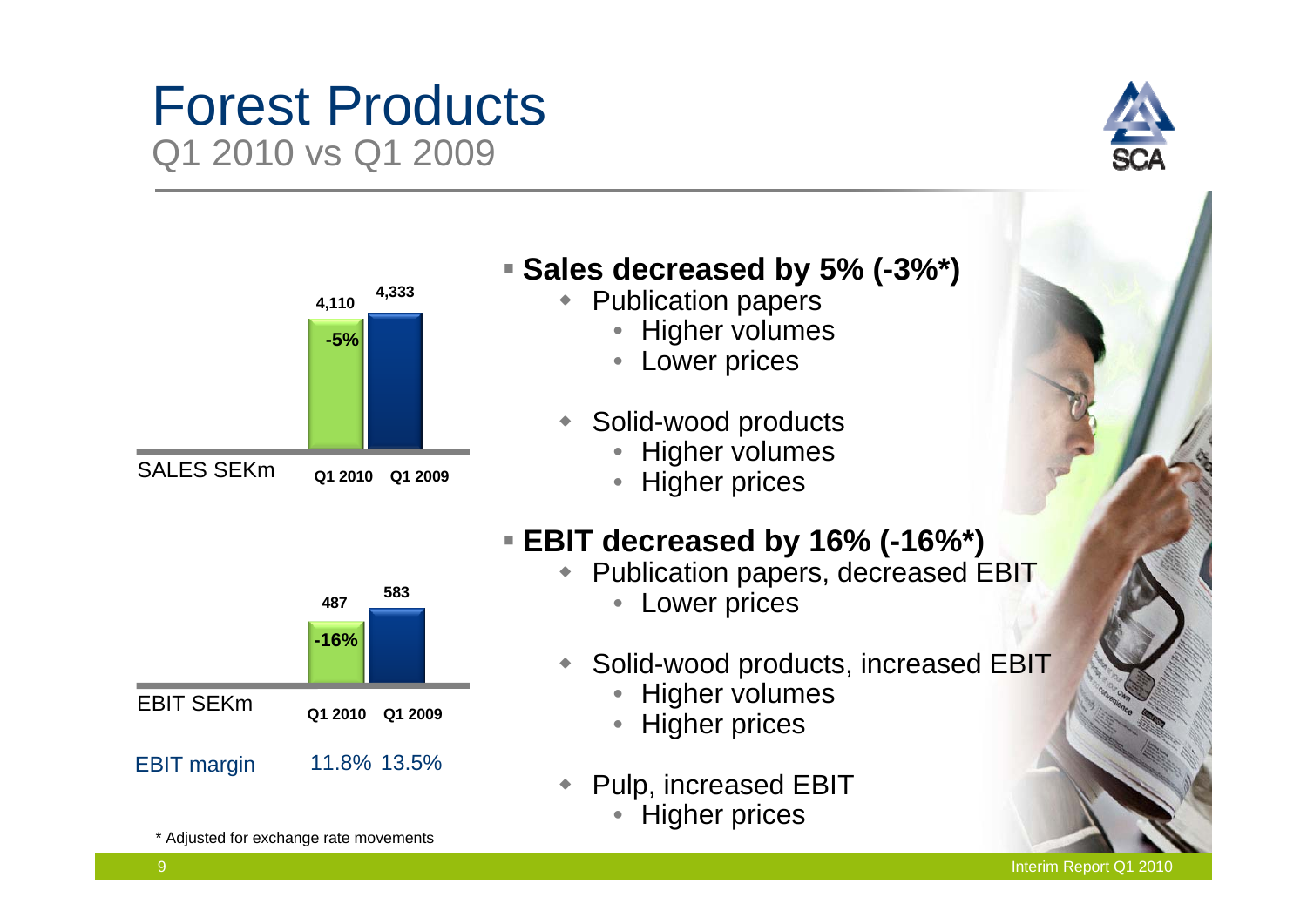# Outlook 2010

#### **Group**

- ٠ Improved general market conditions
- ٠ Effects from price increases and cost reductions gradually during the second half 2010

#### **Hygiene businesses**

- ٠ Good demand
- ٠ High promotion activities
- ٠ Increasing prices for Tissue

#### **Packaging**

- ٠ Demand improvement
- ٠ Increasing prices



#### **Forest Products**

- Signs of small recovery from low level for publication papers
- Price increases on magazine paper
- ٠ Good market balance for solid-wood products











п